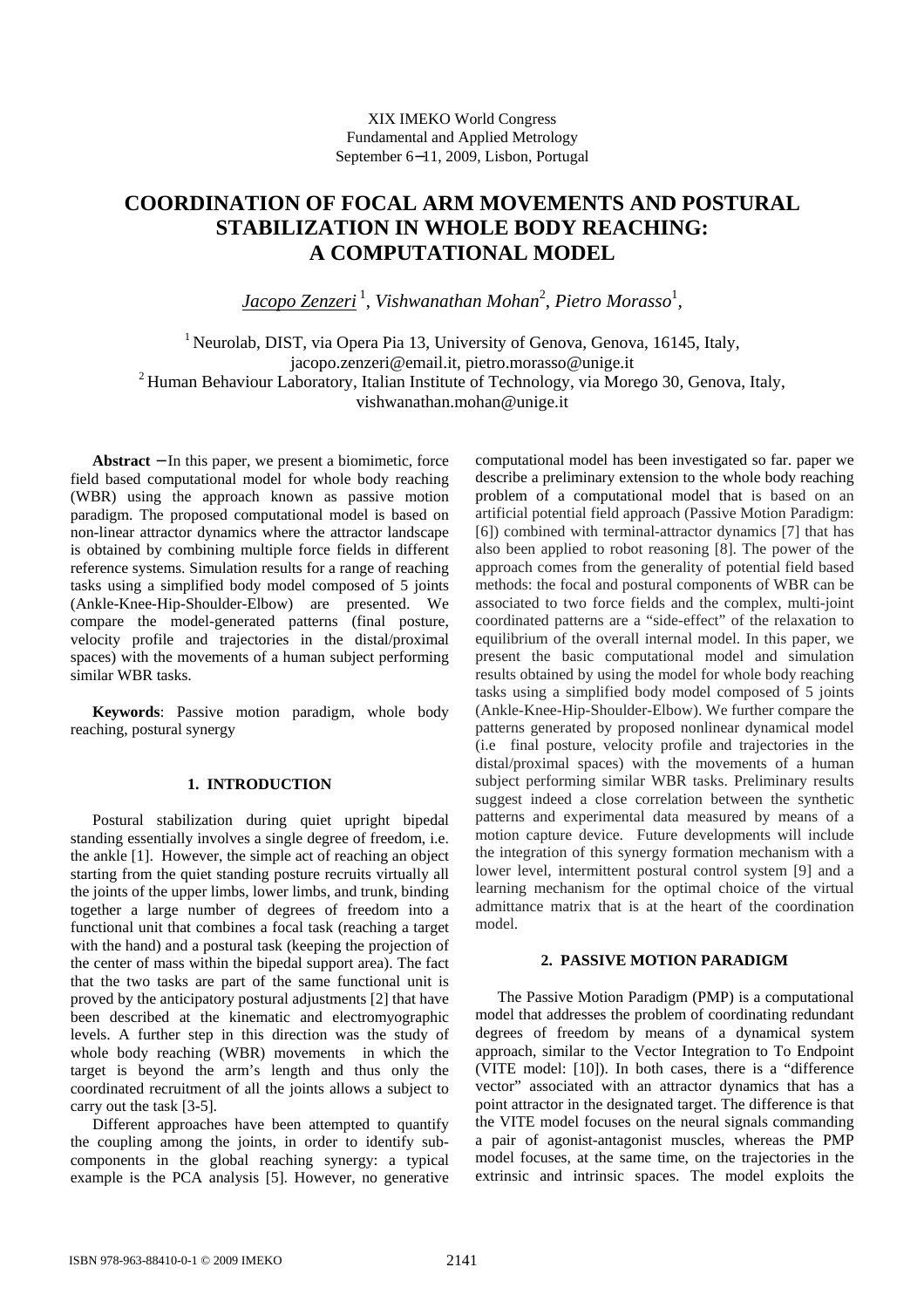bidirectional mapping between the intrinsic (joints) and extrinsic (end-effector) spaces that characterizes any kinematic chain: (1) the operator that maps incremental motion in the intrinsic space into the corresponding motion in the extrinsic space (i.e. the Jacobian matrix of the kinematic transformation) and (2) a dual operator that maps efforts in the opposite direction (force at the end-effector into joint torques). The "difference vector" of the VITE model becomes, in the PMP model, a virtual "force field" applied to the end-effector: this field is mapped into the corresponding field in the joint space that determines an elementary motion in agreement with the "admittance" of the kinematic chain and then, through the forward kinematic operator, a motion of the end-effector in the extrinsic space until the target is reached. From this comes the nickname of "Passive Motion" for the non-linear dynamic computational mechanism. In fact it is analogous to the mechanism of coordinating the motion of a wooden marionette by means of attached strings. By simply moving the tip of the marionette's hands or legs by the attached strings, once the tip reaches the intended position, the joint angles automatically reach the related values. The strings, in metaphorical terms, are the virtual force fields generated by the intended/attended goal and the other task dependent combinations of constraints involved in the execution of the task.



Fig. 1. Basic computational scheme of the PMP for a simple kinematic chain.  $x$  is the position/orientation of the end-effector, expressed in the extrinsic space;  $x_T$  is the corresponding target; *q* is the vector of joint angles in the intrinsic space;  $J$  is the Jacobian matrix of the kinematic transformation  $x = f(q)$ ;  $K_{ext}$  is a virtual stiffness that determines the shape of the attractive force field to the target; "external constraints" are expressed as force fields in the extrinsic space  $F = F(x, \dot{x}, \ddot{x})$ ; "internal constraints" are expressed as force fields in the intrinsic space  $T = T(q, \dot{q}, \ddot{q})$ ;  $A_{int}$  is a virtual admittance that distributes the relaxation motion to equilibrium to the different joints;  $\Gamma(t)$  is the time-varying gain that implements the terminal attractor dynamics.

As shown in Fig. 1, the basic structure of the PMP network is composed of a fully connected network of nodes representing either forces or flows (displacements) in different motor spaces (end-effector space, joint space, muscle space, tool space etc). For simplicity, we just consider the end-effector and joint spaces for discussion in this section. A displacement and force node belonging to each motor space can be grouped as a work (force. displacement) unit (WU). This mechanical work is in fact a scalar invariant across the different motor spaces. There are only two kinds of connections: 1) between a force and displacement node belonging to each WU that describes the elastic causality of the coordinated system (represented by the stiffness and admittance matrices) and 2) horizontal connections between two different motor spaces that describes the geometric causality of the coordinated system (represented by the Jacobian matrices). Every node in the simple computational chain of Fig. 1 (and more complex PMP networks) can be reached from every other node and the choice of the elastic transformation is based on this notion of circularity. As shown in Fig. 1, in addiction to an attractive force field pulling the end effector (and connected task relevant parts of the body) towards the goal, multiple constraints (internal/external) can be concurrently imposed in a task-dependent fashion into the dynamics by simply switching on/off different task relevant force field generators. Computationally this implies that the net attractor landscape is obtained by combining multiple force fields in different reference systems.

#### **3. PMP APPLIED TO WHOLE BODY REACHING**

Figure 2 shows the simplified five link body model considered in this study and figure 3 shows the flow diagram of the PMP based computational model for WBR.



Fig. 2. WBR kinematic model consisting of a 'ankle-knee-hipshoulder-elbow' chain, with B charecterizing the virtual admittance seen at the different joints.



Fig. 3. PMP based computational model for WBR.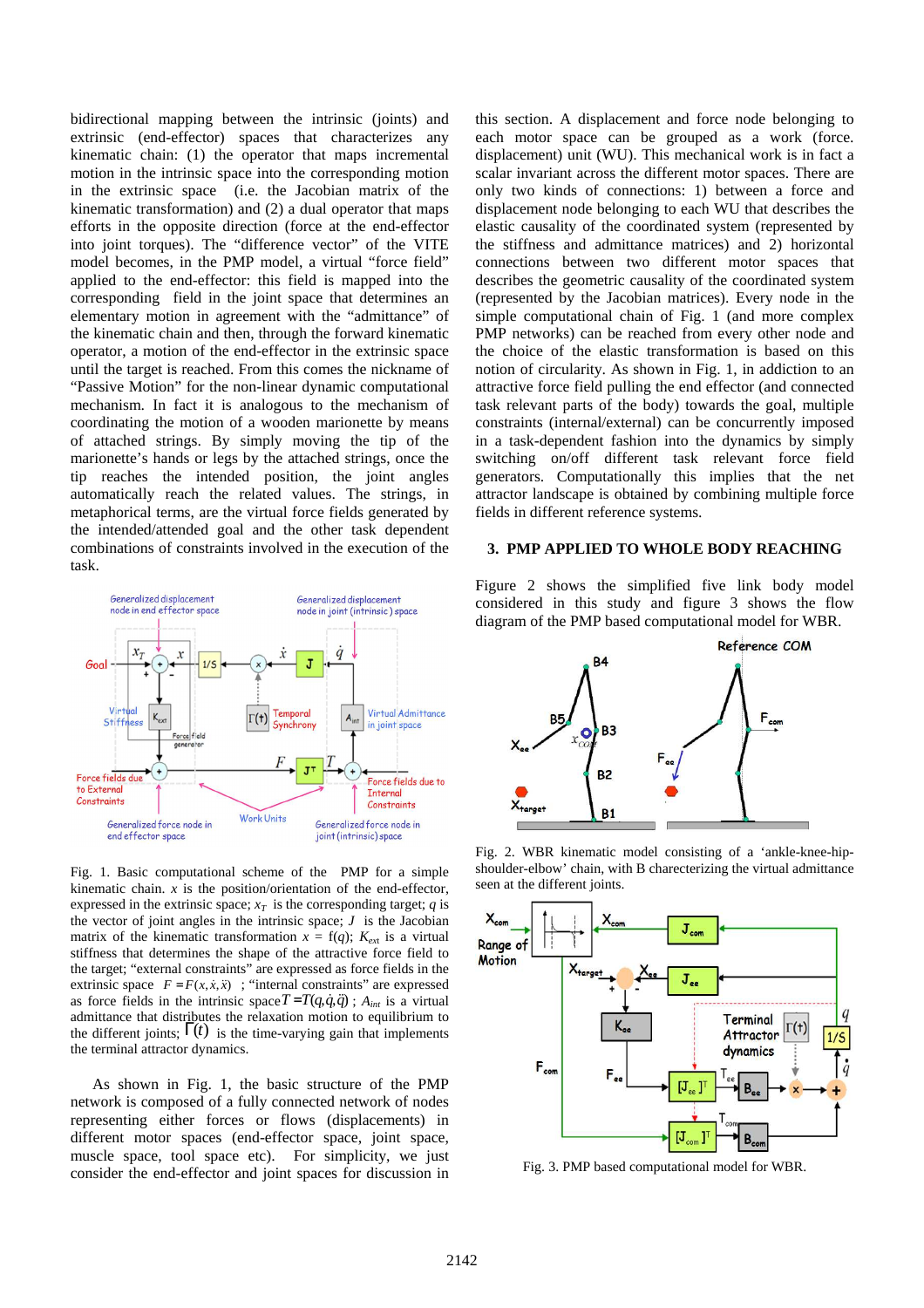In this context, WBR can be defined by the combination of two synergies: a focal and a postural synergy.

*Focal synergy*:

 $\chi_{ee}$ (the position of the end-effector) must reach the target  $\chi_T$ at a given time *t<sup>f</sup> .* 

*Postural synergy*:

 $x_{com}$  (the position of the COM) must remain inside an admissible range of motion.

The motor planner/controller, which expresses in

computational terms the passive motion paradigm for whole body reaching task, is defined by the following steps:

1) Define a virtual attractive force field to a designated target (applied to the end-effector) and a repulsive force field (applied to the hip) to keep the COM in an admissible ROM

$$
F_{ee} = K_{ee} (x_T - x_{ee})
$$
 (1)

$$
F_{com} = f(x_{com}, x_{min}, x_{max})
$$
\n(2)

2) Map the extrinsic force fields into intrinsic force fields:

$$
T_{ee} = J_{ee}^{\ \ T} F_{ee} \tag{3}
$$

$$
T_{com} = J_{com}^T F_{com} \tag{4}
$$

3) Relax the arm configuration in the applied fields, where *B* is the virtual admittance matrix:

$$
\dot{q} = B_{ee} T_{ee} + B_{com} T_{com} \tag{5}
$$

- 4) Integrate to update the "body model"  $q = \int \dot{q} \, dt$  (6)
- *5)* Extract from the body model the current positions  $x_{ee}$  and  $x_{com}$ :

$$
\dot{x}_{ee} = J_{ee} \dot{q} \tag{7}
$$

$$
\dot{x}_{com} = J_{com} \dot{q} \tag{8}
$$

 A way to explicitly control the time, without using a clock, is to insert in the non-linear dynamics of the PMP model a suitable time-varying gain  $\Gamma(t)$  that grows monotonically as  $x$  approaches the equilibrium state and diverges to an infinite value in that state. The technique was originally proposed by Zak [11] for speeding up the access to content addressable memories and then was applied to a number of problems in neural networks. Our purpose, however, is not merely to speed up the operation time of the planner but to allow a control of the reaching time as well as the speed profile in order to fit the human reaching patterns. This can be implemented by substituting the relaxation equation (5) with the following one:

$$
\dot{q} = \Gamma(t) \left( B_{ee} T_{ee} + B_{com} T_{com} \right) \tag{9}
$$

A form of the time-varying gain that implements the terminal attractor dynamics is the following one:

$$
\begin{cases} \xi(t) = 6 \cdot (t/\tau)^5 - 15(t/\tau)^4 + 10(t/\tau)^3 \\ \Gamma(t) = \frac{\xi}{2} \left(1 - \xi\right) \end{cases}
$$
(10)

where  $\xi(t)$  is a time-base generator (TBG): a scalar function that smoothly evolves from 0 to 1 with a prescribed duration

 $\tau$  and a symmetric bell-shaped speed profile. A simple choice for the TBG is a minimum jerk polynomial function, but other types of TBGs are also applicable without any loss of generality. Systems that have terminal attractor dynamics violate the Lipschitz criteria of ordinary differential equations, i.e., they have point attractors of infinite stability in the sense that the gradient of their Lyapunov function diverges at equilibrium point: a consequence is that they reach equilibrium in finite time (it is a terminal attractor). In this way, the potential function is synchronised with the TBG, so the relaxation converges in finite time. In figure 4 we can see the signal output of a TBG: note the bell-shaped speed profile that we can easily control.



Fig. 4. Output signal for control the time: the time-varying gain  $\Gamma(t)$ , the time-base generator  $\zeta(t)$ , the speed  $\zeta(t)$ .

#### **4. IMPLEMENTATION AND SIMULATION RESULTS**

The PMP based computational model for WBR was implemented with respect to a simplified geometrical structure of the body with 5 joints (Ankle-Knee-Hip-Shoulder-Elbow). The timing of the relaxation process is controlled using a neural time base generator as shown in figure 4. A range of reaching tasks mainly using the "Hip Strategy" or "knee freezing" and the "Ankle Strategy" or "normal reaching" were simulated using the computational model. In an extended study, the solutions obtained using the computational model were compared with movements of human subjects performing similar tasks measured by a motion capture device (MOCAP).

Figure 5 shows the behaviour of the model and of a human subject in the knee freezing mode: Panel 5A illustrates the trajectories of the whole body and we note that they are very similar considering the fact that with one subject we don't want to overfit the data; Panel 5B shows the evolution of the joint angles and we note that the mean error between the subject and the model is about 5 degrees and for some joints is even less; Panel 5C shows that the speed profile is bellshaped in both cases; Panel 5D shows the influence of the stiffness value of the end-effector on the model-generated trajectory of the end-effector. As regards the last panel, we observe that with value of stiffness for the enf-effector larger than 1000N/m, the generated trajectory mimics very well the human behaviour.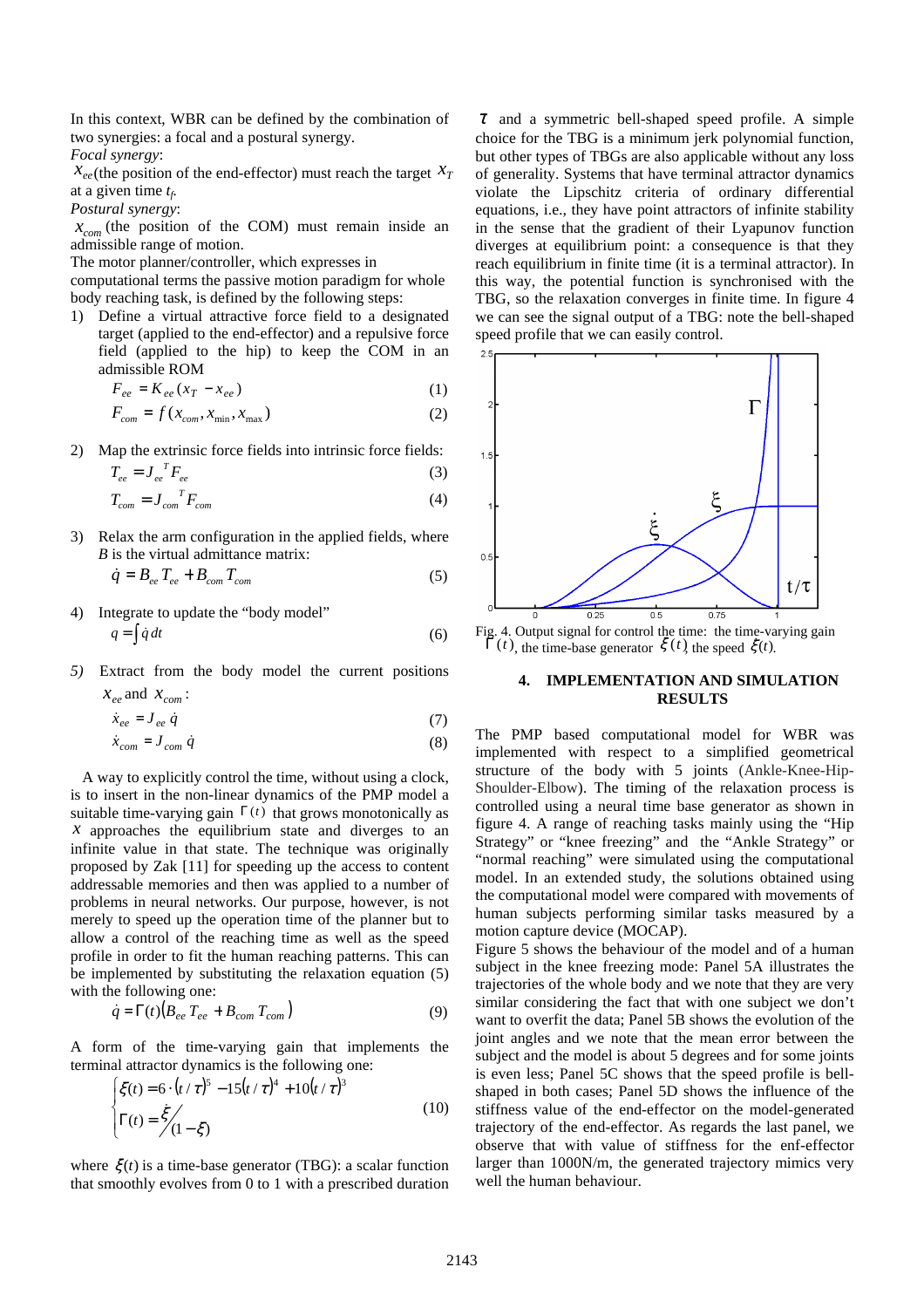

Fig. 5. Comparison of solution obtained using the PMP based computational model for whole body reaching, with data of movements of human subjects obtained using a motion capture device.

Figure 6 shows that the model can replicate a variety of reaching tasks performed by a human. We have tried four type of tasks: knee freezing with a near by (panel 6A) and a far away target (panel 6B) and normal reaching with a near by (panel 6C) or far away target (panel 6D). With high values of the stiffness of the end-effector the only parameters to learn are the elements of the admittance matrix. With some simple search techniques in the five dimensional space of the admittance matrix we can fit very well the human movement as shown in figure 6. We finally note that the values of this matrix have to be positive and it's not important the absolute values of each admittance but the relative values of one with respect to the others.

# **5. CONCLUSIONS**

The action of 'reaching' is fundamental for any kind of goal directed interaction between the body and the world. In this paper we presented a biomimetic, force field based computational model for whole body reaching and presented simulation results obtained using the computational model for a variety of reaching tasks. The power of the approach comes from the generality of potential field based methods: the focal and postural components of WBR can be associated to two force fields and the complex, multi-joint coordinated patterns are a "side-effect" of the relaxation to equilibrium of the overall internal model. Further, the timing of the relaxation can be controlled using a non-linear dynamical timing mechanism that provides terminal attractor properties to the computational model and endows the generated trajectories with human-like smoothness and precise control of the reaching time. Preliminary results suggest close correlation between the solutions obtained using the computational model and the movements of human subjects performing similar tasks (measured through motion capture device). Future developments will include the integration of this synergy formation mechanism with lower level, intermittent postural control [9] and a learning mechanism for the optimal choice of the virtual admittance matrix that is at the heart of the coordination model.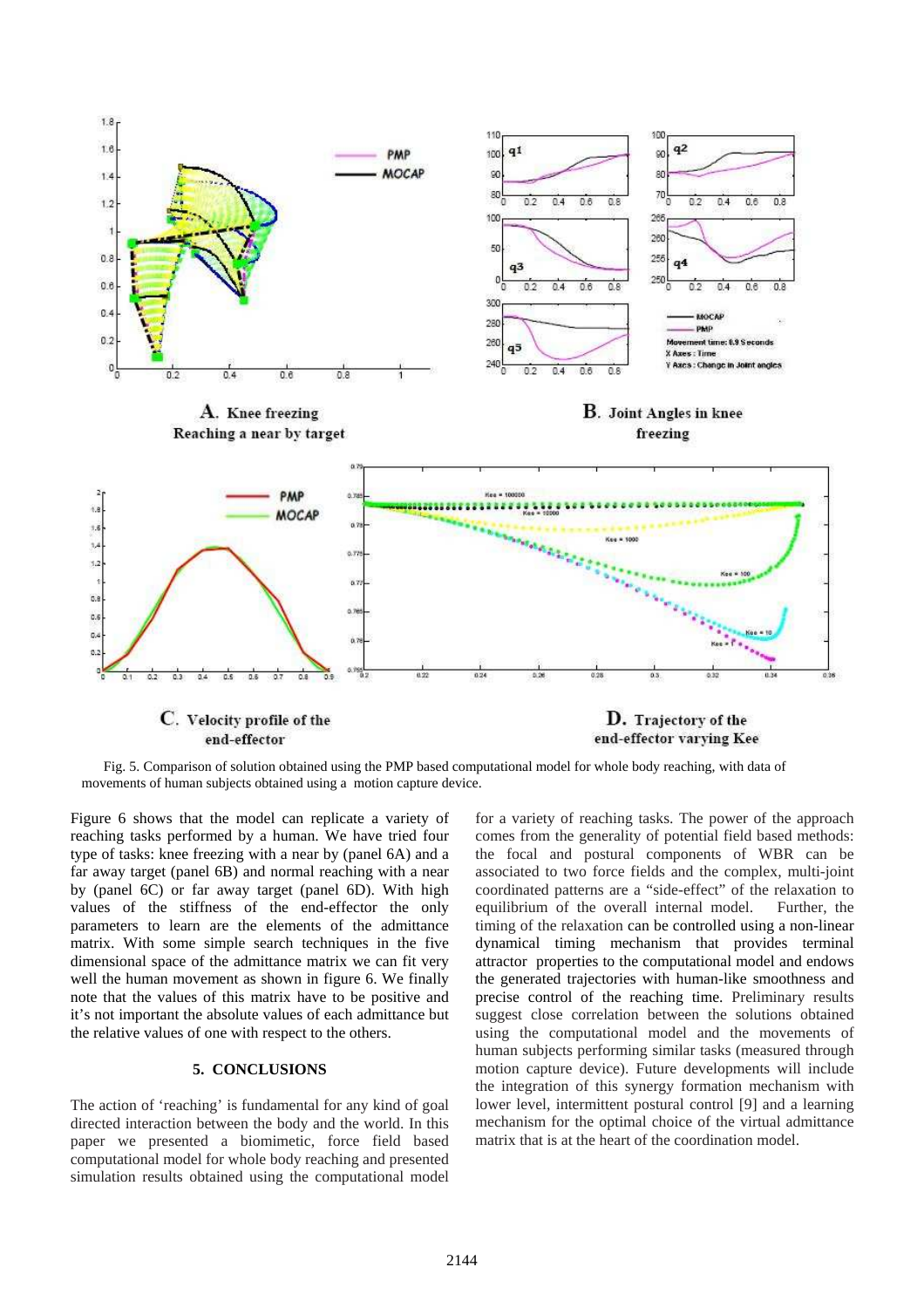

Fig. 6. Comparison of final postures obtained using the PMP based computational model for whole body reaching, with data of movements of human subjects obtained using a motion capture device.

### **ACKNOWLEDGMENTS**

This research was partly supported by IIT (doctoral fellowship to Dr. Mohan), the EU FP6 Project GNOSYS and the EU FP7 Project HUMOUR.

#### **REFERENCES**

- [1] [1] P. Morasso and V. Sanguineti, "Ankle muscle stiffness alone cannot stabilize balance during quiet standing", *J. Neurophysiology*, 88, 4, 2157-62, 2002.
- [2] S. Bouisset, M. Zattara, "Biomechanical study of the programming of anticipatory postural adjustments associated with voluntary movement", *J Biomech* , 20:735–42, 1987.
- [3] T. Pozzo, P. J. Stapley and C. Papaxanthis, "Coordination between equilibrium and hand trajectories during whole body pointing movements", *Exp Brain Res*, 144:343–350, 2002.
- [4] J. Patron, P. Stapley and T. Pozzo, "Human whole-body reaching in normal gravity and microgravity reveals a strong temporal coordination between postural and focal task components", *Exp Brain Res*, 165:84–96, 2005.
- [5] T. R. Kaminski, "The coupling between upper and lower extremity synergies during whole body reaching". *Gait & Posture*, 26, 2007.
- [6] F. A. Mussa Ivaldi, P. Morasso and R. Zaccaria, "Kinematic Networks. A Distributed Model for Representing and Regularizing Motor Redundancy", *Biological Cybernetics*, 60, 1-16, 1988.
- [7] T. Tsuji, P. Morasso, K. Shigehashi and M. Kaneko, "Motion Planning for Manipulators using Artificial Potential Field Approach that can Adjust Convergence Time of Generated Arm Trajectory", *Journal Robotics Society of Japan*, 13, 285- 290, 1995.
- [8] V. Mohan and P. Morasso, "Towards reasoning and coordinating action in the mental space", *International Journal of Neural Systems*, 17, 4, 1-13, 2007.